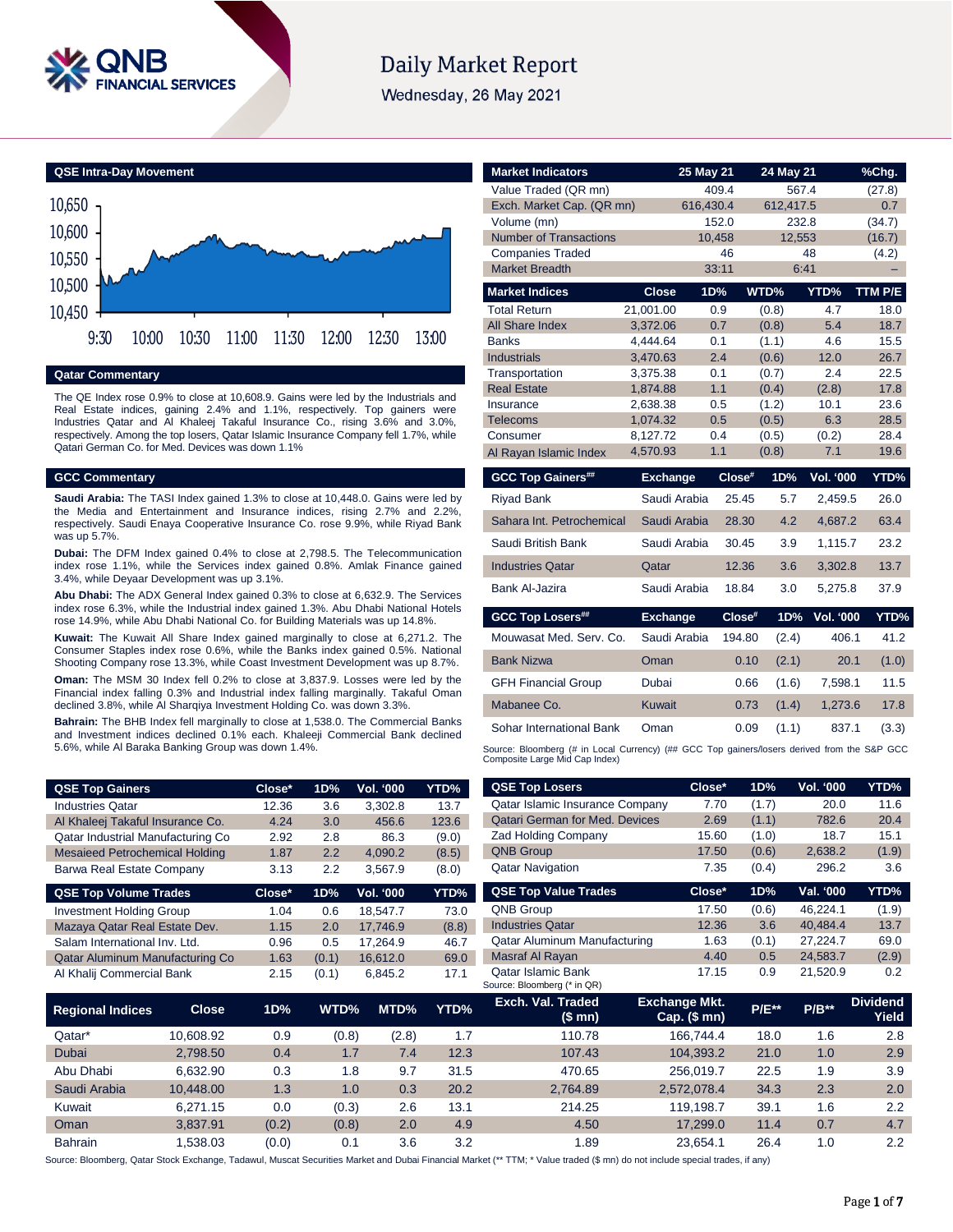### **Qatar Market Commentary**

- The QE Index rose 0.9% to close at 10,608.9. The Industrials and Real Estate indices led the gains. The index rose on the back of buying support from GCC and Foreign shareholders despite selling pressure from Qatari and Arab shareholders.
- Industries Qatar and AI Khaleej Takaful Insurance Co. were the top gainers, rising 3.6% and 3.0%, respectively. Among the top losers, Qatar Islamic Insurance Company fell 1.7%, while Qatari German Co for Med. Devices was down 1.1%.
- Volume of shares traded on Tuesday fell by 34.7% to 152.0mn from 232.8mn on Monday. Further, as compared to the 30-day moving average of 249.0mn, volume for the day was 38.9% lower. Investment Holding Group and Mazaya Qatar Real Estate Dev. were the most active stocks, contributing 12.2% and 11.7% to the total volume, respectively.

| <b>Overall Activity</b>        | Buy %*   | Sell %*  | Net (QR)         |
|--------------------------------|----------|----------|------------------|
| Qatari Individuals             | 40.16%   | 36.79%   | 13,798,150.9     |
| <b>Qatari Institutions</b>     | 12.69%   | 18.66%   | (24, 437, 128.2) |
| Qatari                         | 52.85%   | 55.45%   | (10,638,977.3)   |
| <b>GCC Individuals</b>         | 0.53%    | 1.26%    | (2,986,073.4)    |
| <b>GCC</b> Institutions        | 1.85%    | 1.02%    | 3,389,928.2      |
| <b>GCC</b>                     | 2.37%    | 2.27%    | 403,854.8        |
| Arab Individuals               | 10.95%   | 12.17%   | (4,977,272.7)    |
| <b>Arab Institutions</b>       | $0.00\%$ | $0.00\%$ |                  |
| Arab                           | 10.95%   | 12.17%   | (4,977,272.7)    |
| <b>Foreigners Individuals</b>  | 4.53%    | 3.28%    | 5,125,310.0      |
| <b>Foreigners Institutions</b> | 29.30%   | 26.83%   | 10,087,085.2     |
| <b>Foreigners</b>              | 33.83%   | 30.11%   | 15,212,395.2     |

Source: Qatar Stock Exchange (\*as a % of traded value)

| <b>Ratings</b>                 |         |           |                                                                                                                     |                                                                |                                                     |                      |                 |                       |
|--------------------------------|---------|-----------|---------------------------------------------------------------------------------------------------------------------|----------------------------------------------------------------|-----------------------------------------------------|----------------------|-----------------|-----------------------|
| Company                        | Agency  | Market    | Type*                                                                                                               | <b>Old Rating</b>                                              | <b>New Rating</b>                                   | <b>Rating Change</b> | <b>Outlook</b>  | <b>Outlook Change</b> |
| Sharjah Islamic<br><b>Bank</b> | Moody's | Abu Dhabi | IR/ST-CRR<br>(Domestic)/ST-CRR<br>(Foreign)/ LT-CRR<br>(Domestic)/ LT-CRR<br>(Foreign)/ABCA/BC<br>A/ ST-CRA/ LT-CRA | $A3/P-1/P-$<br>1/A2/A2/baa3/b<br>aa $3/P$ -<br>$1$ (cr)/A2(cr) | Baa1/P-2/P-<br>2/A3/A3/ba1/ba/<br>$P-2$ (cr)/A3(cr) |                      | <b>Negative</b> | -                     |

Source: News reports, Bloomberg (\* LT – Long Term, ST – Short Term, IR – Issuer Rating, CRR (Domestic) – Counterparty Risk Rating (Domestic), CRR (Foreign) – Counterparty Risk Rating (Foreign), CRA – Counterparty Risk Assessment, BCA – Baseline Credit Assessment, ABCA – Adjusted Baseline Credit Assessment)

# **News**

**Qatar** 

- **Mannai Corporation launches dedicated unit to accelerate Qatar's digital transformation –** Mannai Corporation, a Microsoft Gold partner, has announced it has established a new division within its Information Systems business unit that will be dedicated to Microsoft solutions with the aim to accelerate the adoption of cloud technologies across Qatar, in line with the National Vision 2030. The move comes ahead of the launch of Microsoft's new Qatar cloud region, expected to be available this year. According to IDC, spending on public cloud services in Qatar is expected to rise nearly fourfold, from approximately \$60.4mn in 2019 to \$228.6mn in 2024. The research also cites that continuous investments in cloud and digital transformation initiatives led by government and businesses in the country, are expected to generate \$3.14bn in net new revenues over the next four years. (Qatar Tribune)
- **Dlala Holding discloses the collection of a sum of money –** Dlala Brokerage and Investment Holding Company (DBIS) announced that Dlala Brokerage Company, one of the subsidiary companies, has obtained an amount of nine million Qatari riyals in the civil case No. 2859/2016 filed from it against one of its clients, and this amount will affect the consolidated financial statements of the company. (QSE)
- **New batch of real estate brokers obtains license –** A new batch of licensed Qatari real estate brokers took the legal oath before the Real Estate Brokers Affairs Committee at the Ministry of Justice. The batch consisted of 21 brokers, raising the

number of licensed brokers since the start of the implementation of the new law to more than 174 Qatari real estate brokers who are licensed and registered with the Real Estate Brokerage Department. The licensing of this batch, which is the eleventh since the Ministry of Justice began to activate Law No. 22 of 2017 on real estate brokerage, comes within the framework of the implementation procedures of the provisions of the law, and pushing the real estate brokerage business towards an organized legal environment to keep pace with the economic and urban renaissance witnessed by the country, and the need for reconfiguring and organizing the real estate system to achieve the goals of Qatar National Vision 2030. (Peninsula Qatar)

 **Envoy: EU strongly supports Qatar for cooperation in clean energy –** European Union strongly supports complete exchange and cooperation in initiatives with Qatari stakeholders in the field of renewable and clean energy, said HE Dr. Cristian Tudor, EU Ambassador in Kuwait and Qatar. The role of hydrogen as a clean fuel has been growing and with lowering cost of solar and wind power, hydrogen is becoming a big game-changer in the green energy. The webinar was organized by the European Union Delegation to State of Kuwait and the State of Qatar, the EU-GCC Clean Energy Technology Network, and the Qatar National Research Fund (QNRF). The webinar titled 'Hydrogen, the energy carrier of the future', featured high level participation of Dr. Abdul Sattar Al Taie, Executive Director, QNRF and Frank Wouters, Director, EU GCC Clean Energy Technology Network. Speaking during the webinar, Dr. Cristian Tudor said, "To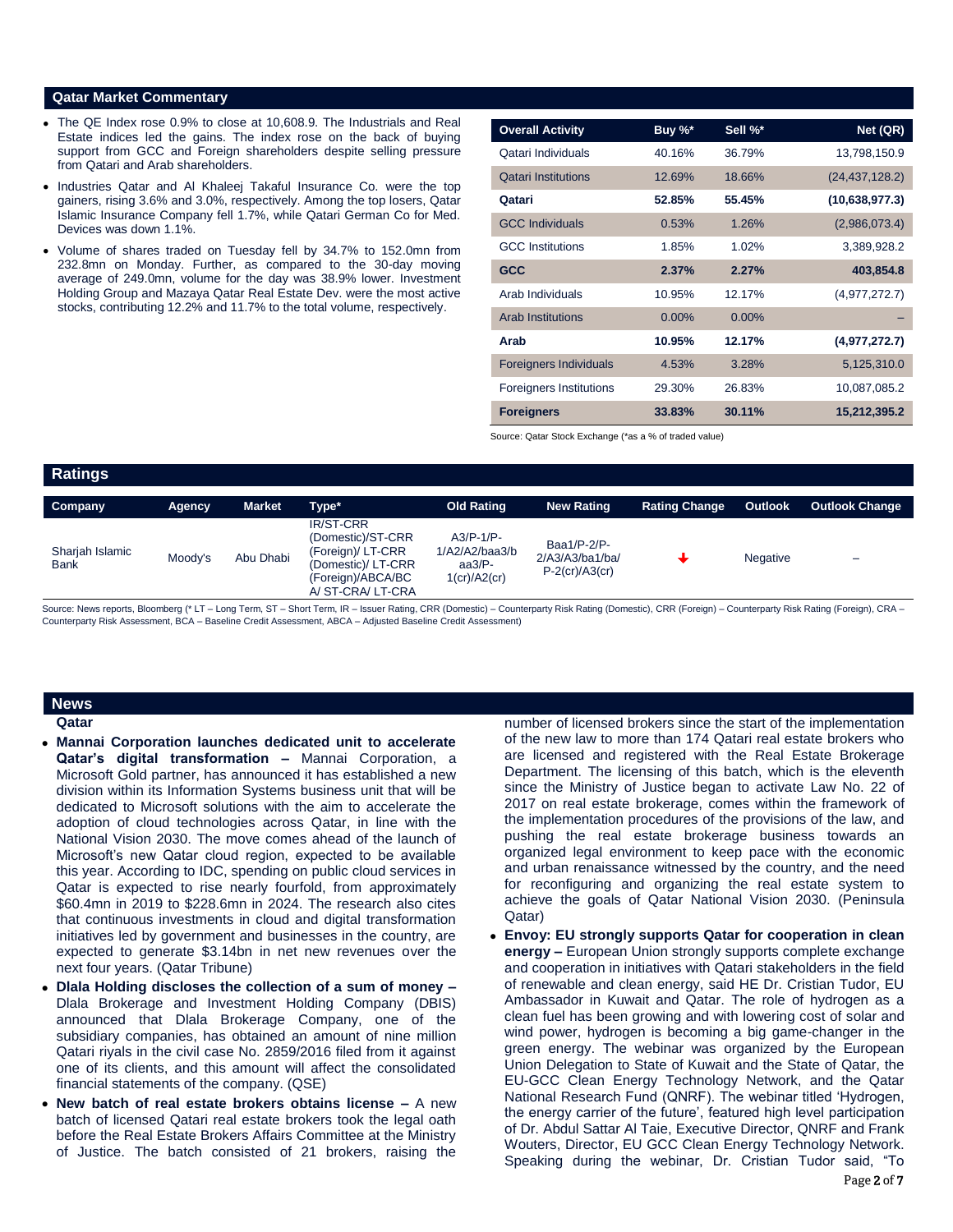support cooperation with Qatar and the GCC on clean energy the EU mobilizes flexible mechanism, the EU-GCC clean energy technology network is one of the most notable of them. This network was created in 2010, which is funded by the EU and has already carried out important activities in Qatar in cooperation with the Qatari authorities and research institutes," he added. (Peninsula Qatar)

- **QFC eyes Russia businesses in digital, sports, financial services –** Qatar Financial Centre (QFC) is eyeing Russian businesses, especially in the areas of digital, sports, media and financial services, as part of its efforts to further strengthen trade, economic and investment relations between the two countries. In this context, QFC, a leading financial and business center on land in the region, is ready to participate in the 24th edition of the St. Petersburg International Economic Forum (SPIEF), which will be held from 2 to 5 June. QFC joins over 50 leading Qatari public and private sector entities as part of the Qatari delegation as a guest country. (Gulf-times.com)
- **QIA withdraws Emadi from QNBK board –** Qatar National Bank (QNBK) announced that the Qatar Investment Authority (QIA) has decided to withdraw the board membership from Mr. Ali Shareef Al-Emadi as a representative of QIA on the Board of Directors of Qatar National Bank. Therefore, the Deputy Chairman, H.E. Sheikh Fahad Bin Faisal Bin Thani Al-Thani will perform the duties of the Chairman until a new Chairman is elected to the board of Qatar National Bank. (QSE)
- **Qatar commercial banks post robust growth in credit to public sector –** Qatar's commercial banks witnessed a robust double-digit growth in credit to the public sector and domestic debt as their total assets reached QR1.75tn this April, according to the central bank data. The Qatar Central Bank (QCB) data also highlighted that the government debt and Sukuk were in the decline, while that of the banks were on the increase in April 2021. The robust growth in the domestic and foreign assets led the commercial banks total assets to expand 11.57% YoY this April, indicating the sector's support to the country's economy in the review period. The monthly Purchasing Managers' Index (PMI) of the Qatar Financial Centre suggests strong quarterly expansion, indicating the recovery of the non-energy economy. (Gulf-Times.com)
- **Doha Bank enters into a liquidity provision agreement –** Doha Bank announced that it has entered into a liquidity provision agreement with The Group Securities after obtaining Qatar Financial Markets Authority (QFMA) approval and in accordance with the approved liquidity provisioning scheme. The Group Securities will commence the liquidity provisioning for Doha Bank effective from Monday, May 31, 2021. (QSE)
- **EIU: Qatar's fiscal account set to return to surplus in 2021 on oil price, easing public debt pressures –** Qatar's fiscal account will return to surplus in 2021 as a result of recovering international oil prices, easing public debt pressures, The Economist Intelligence Unit (EIU) has said in an update. Qatar's ability to fully service its sizeable debt obligations remains strong, supported by ample foreign reserves and the assets of the Qatar Investment Authority (QIA), the sovereign wealth fund. The country's economic risk stemming from regional disputes has "considerably lessened", EIU said on account of the end of the blockade. On currency, EIU said the "Qatari riyal's peg to the US dollar will continue to be backed by healthy foreign reserves and QIA assets." The currency risk has been 'BB' rated by EIU, underlined by a recovery in international oil prices and an expected shift from a deficit on the current account to a surplus in 2021. In terms of the Qatari banking sector, it said the banking sector risk rating is 'BB'. The rating is supported by a robust regulatory framework and solid capital and liquidity indicators. The ratio of non-performing loans to total loans has

historically been low but is likely to rise in the short term. EIU also noted Qatar Government's "decisive" response to the coronavirus (Covid-19) outbreak, including a fiscal stimulus package. (Gulf-Times.com)

- **Ooredoo launches new 5G mobile broadband plans for business customers –** Ooredoo has announced the launch of new Aamali mobile broadband plans. Drawing upon the power of 5G and the successful Aamali brand, these new plans constitute Ooredoo's first-ever launch of a range of entirely business-focused mobile broadband plans. The new Aamali mobile broadband plans will offer greater allowances at competitive prices, as demanded by business customers. (Gulf-Times.com)
- **Qatar, Egypt aim to bolster co-operation –** His Highness the Amir Sheikh Tamim bin Hamad al-Thani sent a written message to Egyptian President Abdel Fattah al-Sisi, pertaining to bilateral relations and the means to enhance them. The message was delivered by HE the Deputy Prime Minister and Minister of Foreign Affairs Sheikh Mohamed bin Abdulrahman al-Thani, during a meeting with the president yesterday in Cairo. At the outset of the meeting, HE the Deputy Prime Minister conveyed the greetings of the Amir to the president, and the Amir's wishes of good health and happiness to al-Sisi and for the Egyptian people continued progress and prosperity. (Gulf-Times.com)
- **Labor minister, Jordanian minister discuss relations –** Minister of Administrative Development, Labor and Social Affairs HE Yousef bin Mohammed Al Othman Fakhroo met with Minister of Social Development of Jordan Ayman Riad Al Mufleh and his accompanying delegation. On the sidelines of the meeting, a Memorandum of Understanding (MoU) was signed to enhance cooperation between the two sides in the fields of family affairs and social development. The memorandum of understanding included the exchange of experiences, information, studies and legislation in the fields of social affairs. The cooperation comes in the context of following up the implementation of joint projects between the two countries and the means of strengthening them. (Qatar Tribune)
- **Ashghal's South Duhail and Umm Lekhba Infrastructure Project to boost local development –** The Roads and Infrastructure Project in South Duhail and Umm Lekhba (Package 1) by the Public Works Authority (Ashghal) will provide full infrastructure for the area, with well-developed services and internal streets network in order to improve traffic flow and provide connectivity with public utilities. According to an Ashghal statement, construction works of the QR422mn project that started in the first quarter of 2020 are progressing. The project is implemented as part of Ashghal's plan to develop roads and infrastructure to serve citizens' subdivisions and plots in different areas nationwide. (Gulf-Times.com)
- **Qatar supports countries and organizations in combating Covid-19 pandemic –** Qatar, under the wise leadership of His Highness the Amir Sheikh Tamim bin Hamad al-Thani, has supported the efforts of countries and organizations in combating Covid-19, and funded dozens of nations in their fight against the pandemic, HE the Minister of Public Health Dr Hanan Mohamed al-Kuwari has stressed. "Qatar has allocated \$20mn to the Global Alliance for Vaccines and Immunization (GAVI) and, more recently, Qatar signed a \$10mn core contribution agreement with the World Health Organization (WHO) to support WHO's Thirteenth General Programme of Work (GPW13) and the initiative of accelerating the access to Covid-19 tools in countries most in need," she said in her speech at the World Health Assembly. HE Dr al-Kuwari heads the Qatari delegation at the World Health Assembly's 74th session, which is taking place virtually until June 1. (Gulf-Times.com)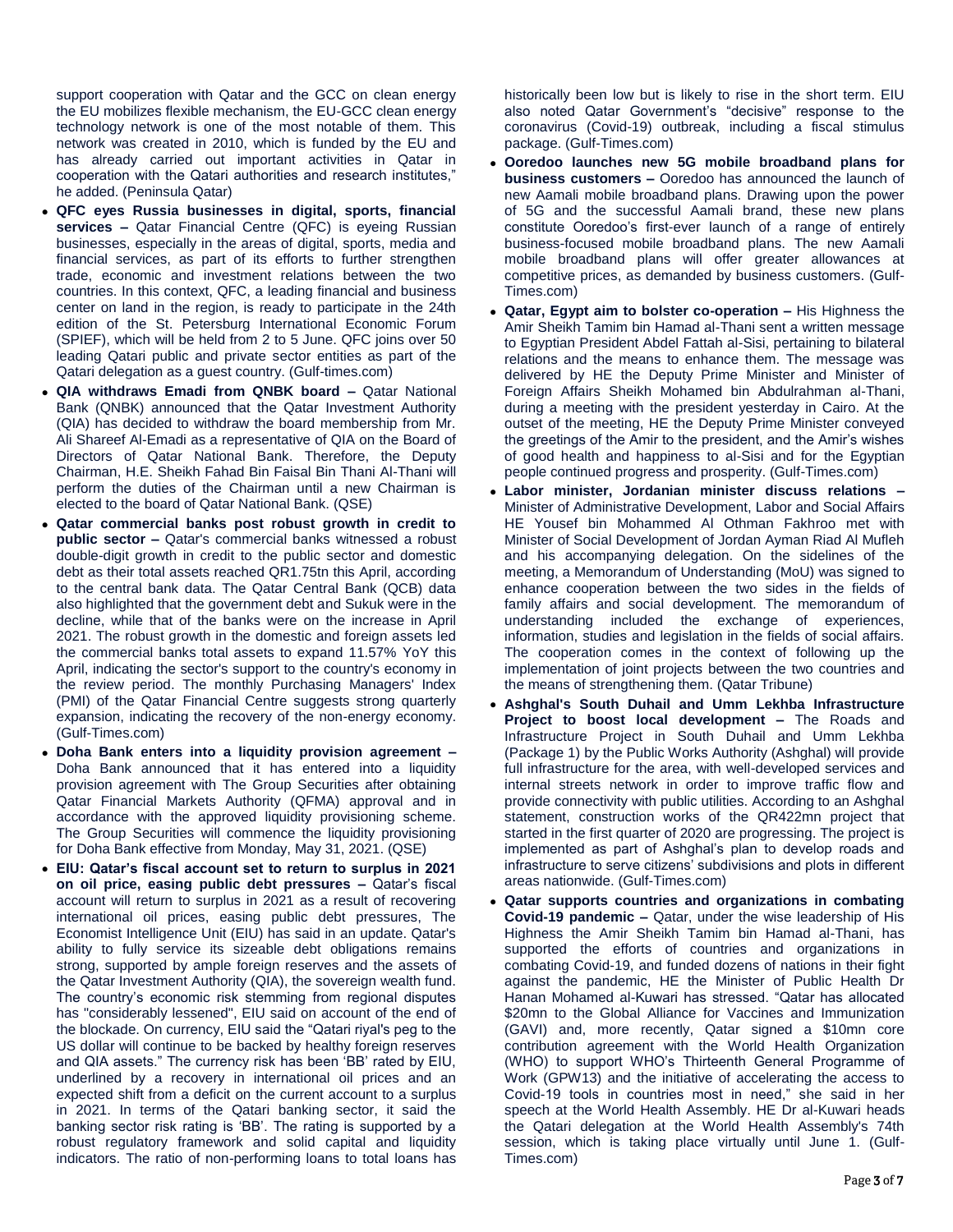# **International**

- **US Senate Republicans prepare new infrastructure offer –** US Senate Republicans plan to unveil a counteroffer to President, Joe Biden's \$1.7tn infrastructure proposal on Thursday, though one of their leaders said on Tuesday the two sides remain far apart. Senator Shelley Moore Capito, leading a six-member Republican negotiating team, told reporters the group could also seek another meeting with Biden in an 11thhour bid to reach a bipartisan deal to revitalize America's roads, bridges and other facilities. The No. 3 Senate Republican, John Barrasso, sounded a pessimistic note, telling reporters: "We are now very far apart. We were pretty close when we met with President Biden in the White House." It was not clear what the updated Republican package would contain. The group initially proposed a \$568 billion, five-year framework here. Capito said the proposal has been recalibrated along the same eight-year horizon as Biden's plan. Such a change could increase its size to around \$1tn. (Reuters)
- **ELFA survey: US business borrowings jump 19% in April –** US companies borrowed \$9.8bn for capital investments in April, up 19% from a year earlier, benefiting from an economic recovery triggered by mass COVID-19 vaccinations and easing restrictions, the Equipment Leasing and Finance Association (ELFA) said. Borrowing in April rose 5% from the previous month, as companies across several sectors lined up for loans, leases and lines of credit. "An increasing number of businesses are opening up, as more Americans are receiving a vaccination, traveling and otherwise trying to return to some semblance of normalcy," ELFA Chief Executive Officer, Ralph Petta said on Tuesday. (Reuters)
- **US new home sales drop in April; March sales revised sharply lower –** Sales of new US single-family homes dropped in April as prices surged amid a tight supply of houses, which is threatening to slow the housing market momentum. New home sales dropped 5.9% to a seasonally adjusted annual rate of 863,000 units last month, the Commerce Department said on Tuesday. March's sales pace was revised lower to 917,000 units from the previously reported 1.021mn units. Economists polled by Reuters had forecast new home sales, which account for a small share of US home sales, at a rate of 970,000 units in April. New home sales are drawn from a sample of houses selected from building permits and tend to be volatile on a month-to-month basis. Sales surged 48.3% on a YoY basis in April. Monthly sales declined in the populous South, the Midwest and Northeast, but rose in the West. The market for new homes is being boosted by near record low inventory of previously owned houses, especially entry level homes. The COVID-19 pandemic has fueled demand for spacious and more expensive accommodations as millions of Americans work from home and take classes remotely. (Reuters)
- **US consumer confidence little changed in May –** US consumer confidence was little changed in May as consumers' short-term optimism of conditions retreated on expectations for decelerating growth and softening labor market conditions in the months ahead. The Conference Board said on Tuesday its Consumer Confidence Index dipped to a reading of 117.2 this month, following a reading of 117.5 in April. Economists polled by Reuters had forecast a reading of 119.2 in May. (Reuters)
- **UK retail sales slip back after post-lockdown surge –** British retailers said sales fell back to more normal volumes earlier this month after a flurry of demand in April when a relaxation in lockdown rules allowed non-essential shops to reopen for the first time in months. The Confederation of British Industry said its monthly balance for whether sales were above or below normal for the time of year dropped to -3 in May from +16 in April, indicating roughly normal volumes. "Some retailers have

suggested the increase in demand after the initial reopening of non-essential retail in early April was either short-lived or less strong than expected," CBI Economist, Ben Jones said. Clothing and specialist food stores reported below-average sales, while demand remained strong at supermarkets, hardware and furniture shops. Official retail sales data for April showed sales volumes jumped by a hefty 9.2% MoM and that volumes were 10% higher than pre-crisis levels. (Reuters)

- **UK borrowing shows first annual fall since start of pandemic –** Britain's massive public borrowing began to head downwards last month for the first time since the start of the COVID-19 pandemic, bolstered by a brightening economic outlook that pointed to a potentially faster improvement in public finances. Public sector net borrowing in April totaled GBP31.7bn, official figures showed on Tuesday, down from a record GBP47.3bn a year earlier when the government finances felt the greatest impact of the pandemic. Britain's government has spent heavily over the past year on health measures to limit the impact of COVID-19 as well as wage guarantees to stop unemployment rising significantly during the sharpest economic downturn in more than 300 years. Borrowing in the 2020/21 financial year was GBP300.3bn or 14.3% of annual economic output, the highest share on this measure since the end of World War Two but slightly below an initial estimate a month ago. (Reuters)
- **Japan's PM fine-tunes spending plans as way out of COVID-19 slump –** Japanese Prime Minister, Yoshihide Suga on Tuesday unveiled a plan for targeted government spending, steering a careful course between the twin aims of reviving economic growth after a coronavirus-induced slump and balancing the budget. Suga identified four areas - digital transformation, a greener society, regional revival and childcare - as engines of new growth that the heavily indebted state would allocate funds to. "While putting our utmost priority on the coronavirus response, we are keeping an eye out for a postcoronavirus era where we will lead the world with strong economic growth," Suga said. "We won't abandon the flag of achieving a primary budget surplus," he also told his top economic advisory panel, while setting out mid-year policy objectives that also included doubling foreign direct investment to \$735bn by 2030. The panel, the Council on Economic and Fiscal Policy (CEFP), will address the draft policy roadmap in more detail at a meeting in June. (Reuters)
- **Japan's service prices creep up as freight costs pinch firms –** Japan's corporate service prices rose for the second straight month in April due to a rebound in advertising and freight fees, data showed on Wednesday, a sign the economy was gradually emerging from the COVID-19 pandemic's initial hit. But the gain was driven mostly by fuel costs and the base effect of the previous year's sharp drop, suggesting higher commodities and transportation prices could pinch corporate bottom lines. The services producer price index, or the price companies charge each other for services, increased 1.0% in April from a year earlier, Bank of Japan data showed, accelerating from a 0.7% gain in March. Property rent and advertisement fees rose in April largely in reaction to last year's plunge caused by the outbreak of the pandemic, which triggered Japan's first state of emergency curbs. (Reuters)
- **India said to plan COVID-19 economic stimulus package –** India is preparing an economic stimulus package for the sectors worst affected by COVID-19, Bloomberg reported on Tuesday, citing sources. The finance ministry is working on proposals to bolster the tourism, aviation and hospitality industries, along with small and medium-sized companies, Bloomberg reported. The discussions were at an early stage and no timeline for an announcement was decided, the report added. (Reuters)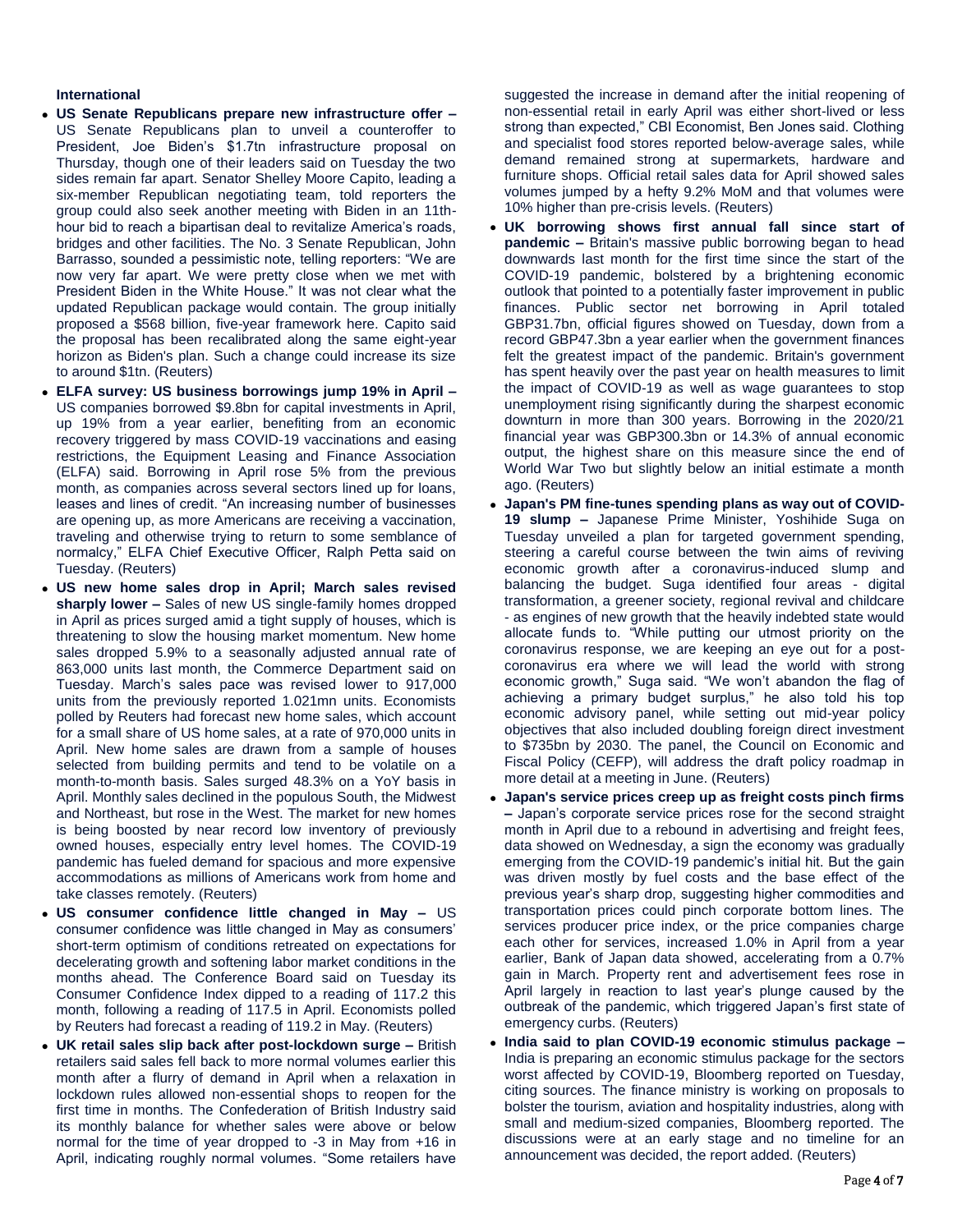# **Regional**

- **High confidence among business leaders in Middle East reflects resilience –** PwC Middle East has launched its Middle East findings of the Global Crisis Survey "Building a more resilient tomorrow, today", which examines how Middle East business leaders and organizations prepared for and responded to the unprecedented disruption of COVID-19 and, significantly, what actions helped companies to emerge stronger. The survey findings revealed that Middle East organizations had less of a negative impact as a result of the pandemic, with 41% responding that it had a positive impact, compared to only 20% globally. (Peninsula Business)
- **Saudi Arabia closes May Sukuk program at SR3.53bn –** Saudi Arabia's National Debt Management Center closed on Tuesday its local issuance for May 2021 of the government's Saudi Riyal-denominated Sukuk, or Islamic bonds, program at a total of SR3.53bn, the finance ministry said. The issuance was divided into two tranches; the first, amounting to SR3.305bn, matures in 2028. The second amounted to SR225mn and matures in 2033. (Reuters)
- **Russia offers cooperation with Saudi Arabia on hydrogen production –** Russian Deputy Prime Minister, Alexander Novak offered to work with Saudi Arabia on hydrogen production, speaking during an online meeting of the intergovernmental commission of Russia and Saudi Arabia. "We have a proposal to create a working group on hydrogen energy," Novak said. Hydrogen has gained traction as the future green fuel of choice, increasingly touted as a way to decarbonize emissions-intensive heavy industry and transportation. Oil and gas rich Russia has been slow in developing production of hydrogen gas, a fuel that emits only water vapor and warm air when burned, rather than carbon dioxide. Saudi Arabia, which plans to diversify the economy, is considering several large-scale project to produce hydrogen. Novak said that both Russia and Saudi Arabia have great potential to develop traditional and renewable sources of energy. (Reuters)
- **Dubai, Etihad Energy sign cooperation pact on cooling services –** Dubai's Real Estate Regulatory Agency (RERA) has signed a memorandum of cooperation (MoU) with Etihad Energy Services to reduce total service charge for unit owners in freehold properties. It will explore possibility of implementing energy efficiency solutions in the buildings to reduce energy costs RERA to provide 10 buildings to implement the pilot project. (Bloomberg)
- **Emaar Entertainment to renew local market focus as tourist traffic falls –** Emaar Entertainment, a subsidiary of Dubai-listed developer Emaar Properties, is ramping up its focus on the domestic market following a slump in international visitor traffic, its Chief Executive Officer, Zeina Dagher said. The entertainment sector, along with other industries, suffered at the onset of the pandemic last year, as businesses grounded to a halt while millions of customers stayed home. In Dubai, where international tourism receipts account for more than \$21bn as of 2018, the impact was very evident, as foot traffic at tourist landmarks, attractions and cinemas had plummeted. "The whole world came to a standstill. The whole world had closed and industries like entertainment, hospitality and air travel, unfortunately, have been the most hit," she said. (Zawya)
- **Abu Dhabi sells \$2bn in bonds despite oil rebound –** Abu Dhabi sold \$2bn in seven-year bonds on Tuesday in its first foray into the international debt markets this year, raising cash for state coffers despite a recent rebound in oil prices. The oilrich Emirate sold the bonds at 45 basis points (bps) over US Treasuries. That was tightened from initial guidance of 70-75 bps over Treasuries after the debt sale received over \$6.9bn in

orders. The UAE, where Abu Dhabi is the capital, was hit hard by the COVID-19 pandemic and last year's crash in oil prices, but a rebound in global crude demand as economies re-open has reduced the urgency to borrow for budget purposes. "Seven years is the sweet spot in the market right now. A lot of issuers are choosing seven or 12 years because of the macros of rates," said Zeina Rizk, executive fixed income director at Arqaam Capital, adding some of the funds might end up boosting foreign currency reserves. Citi, First Abu Dhabi Bank, HSBC, JPMorgan and Standard Chartered are joint lead managers and joint bookrunners for the deal, according to a document from one of the banks, seen by Reuters. "This is more of an updating-the-curve kind of issuance. They didn't have a seven-year paper and hence the curve was being interpolated," another fund manager said. Abu Dhabi is expected to post a budget deficit of around AED43bn in 2021 against AED37.2bn last year, the preliminary prospectus for the new bond offering, reviewed by Reuters, showed. (Reuters)

- **ADNOC signs gas delivery deals with two UAE industrial firms –** The Abu Dhabi National Oil Company (ADNOC) has signed long-term gas sales agreements with UAE's leading industrial companies: Emirates Steel (ES), and Arkan, underscoring the energy giant's strategy to deliver sustainable gas supply and enable gas self-sufficiency for the Emirates. Emirates Steel is the largest integrated steel producer in the UAE, while Abu Dhabi-based Arkan is a construction and building materials company. ADNOC will supply natural gas to Emirates Steel and Arkan for the next 10 years to support their growing energy demand. (Zawya)
- **ADIA buys minority stake in healthcare IT group Dedalus –** The private equity arm of the Abu Dhabi Investment Authority (ADIA) said on Tuesday it had bought a significant minority stake in healthcare software provider Dedalus Holding from private equity firm Ardian. Florence-based Dedalus provides healthcare information and clinical and administrative software to hospitals, clinics and laboratories, in more than 40 countries. Ardian will remain Dedalus' majority shareholder. (Zawya)
- **NPCC wins \$744mn Abu Dhabi oilfield development contract –** Abu Dhabi-headquartered National Petroleum Construction Company (NPCC) has been awarded a \$744mn local oilfield development contract, state news agency WAM reported on Tuesday, citing state-owned Abu Dhabi National Oil Co (ADNOC). The engineering, procurement and construction contract is for the for the full field development of the Belbazem Offshore Block in Abu Dhabi, WAM said. The contract awarded by Al Yasat Petroleum Operations Company, a joint venture between ADNOC and China National Petroleum Corporation (CNPC). (Reuters)
- **Abu Dhabi judge rules in favor of Dubai Islamic Bank in NMC case –** A judge in Abu Dhabi ruled in favor of Dubai Islamic Bank and against the administrators of NMC, in a case that could complicate the private healthcare firm's multi-billiondollar debt restructuring. NMC ran into trouble last year after the disclosure of more than \$4bn in hidden debt and its UAE operating businesses were placed into administration in the courts of Abu Dhabi's international financial center ADGM. Dubai Islamic Bank, with over \$400mn in exposure to NMC, lent to the company using collateral known as insurance receivables, which relate to payments by insurance companies for medical treatment. NMC's administrators Alvarez & Marsal filed a suit in ADGM courts last month to obtain power over those securities, claimed by Dubai Islamic Bank, and possibly to use them to pay other creditors. (Reuters)
- **Abu Dhabi's KIZAD announces plans for green ammonia plant –** Khalifa Industrial Zone Abu Dhabi (KIZAD) on Tuesday announced plans for the construction of a green ammonia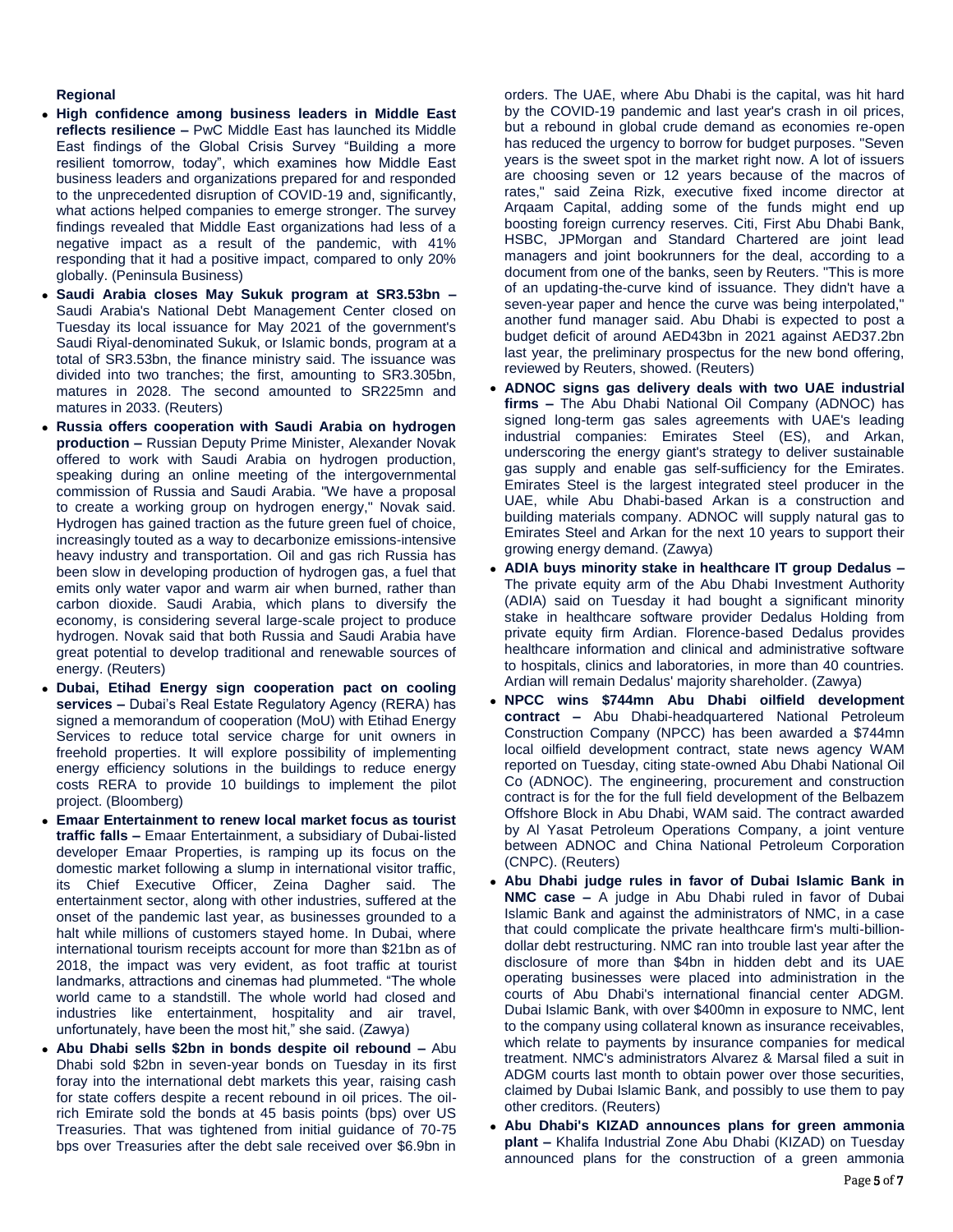production facility, which will target regional and international markets. Helios Industry, a privately owned special project vehicle company, will invest "over \$1bn in the construction of the facility over several years," KIZAD said in a statement. Green ammonia is produced without fossil fuels and is used in the production of carbon-neutral fertilizer products. The project will be developed in two phases, the statement said. Once completed it is forecast to produce 200,000 tons of green ammonia from 40,000 tons of green hydrogen. (Reuters)

- **Oman orders speedier job creation over unemployment –** Oman state's new ruler, who ordered the government to accelerate plans to create thousands of jobs. Under the directive of Oman's ruler, the government launched initiatives to create more jobs and support employees, state-run Oman TV reported. The initiatives include creating 2,000 jobs in the public sector. Private sector should give 15,000 of their newly hired employees an additional OMR200 for two years, 15,000 business owners will get a one-off payment of OMR200.500. (Reuters, Bloomberg)
- **Bahrain sells BHD100mn 364-day bills; bid-cover at 3.06x –** Bahrain sold BHD100mn of 364-day bills due on May 26, 2022. Investors offered to buy 3.06 times the amount of securities sold. The bills were sold at a price of 98.272, have a yield of 1.74% and will settle on May 27. (Bloomberg)